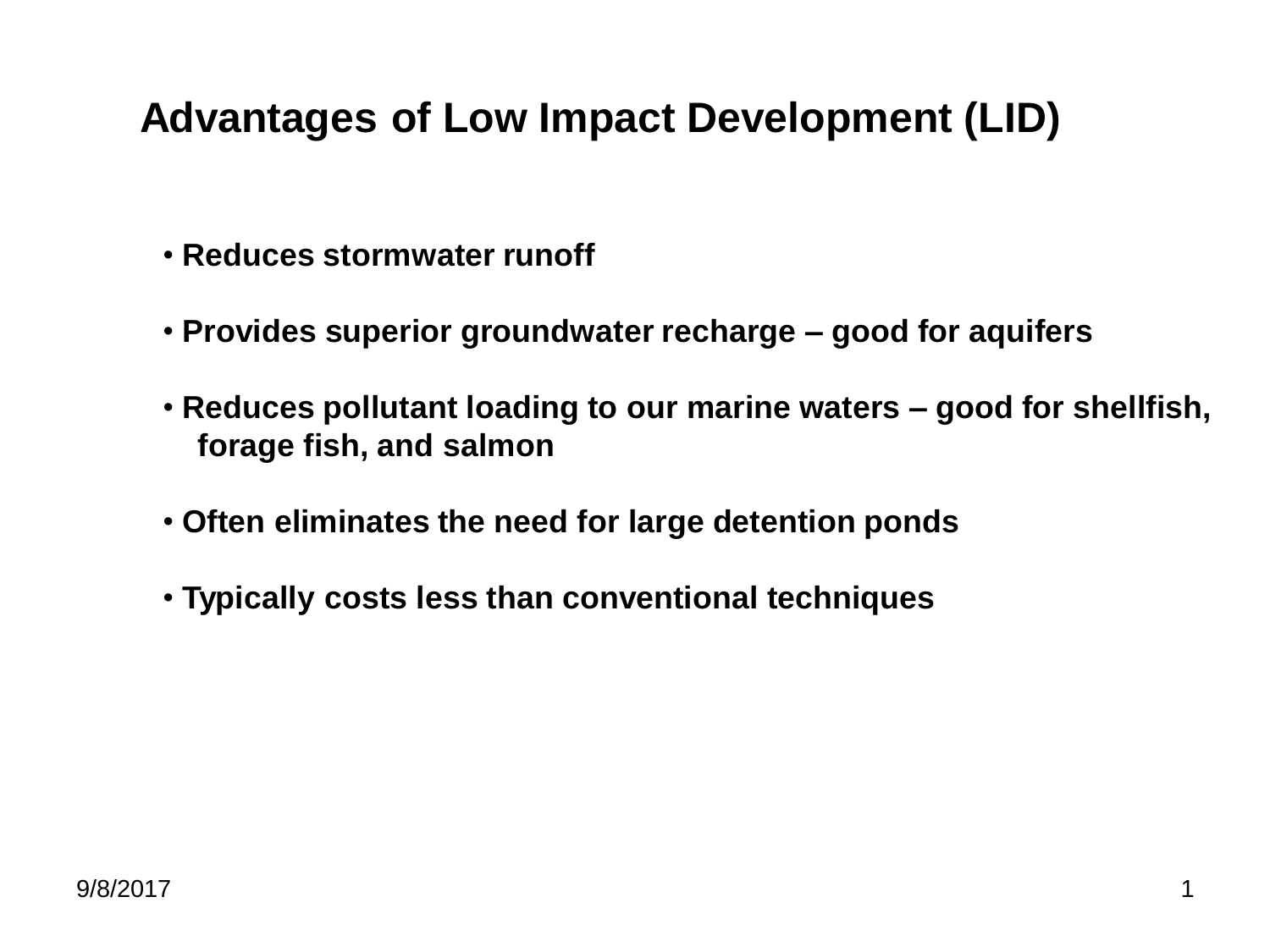## **IC Planned Stormwater Management Projects Using CWU funds**

| Year | # of Projects  | <b>Cost</b> |
|------|----------------|-------------|
| 2017 | $\mathbf{2}$   | <b>190K</b> |
| 2018 | 3              | 605K        |
| 2019 | 3              | 1,215K      |
| 2020 | 1              | <b>170K</b> |
| 2021 | $\overline{2}$ | 355K        |
| 2022 | $\mathbf{2}$   | <b>380K</b> |
|      | <b>Total</b>   | 2,915K      |
|      |                |             |

## **Current CWU reserve 560K**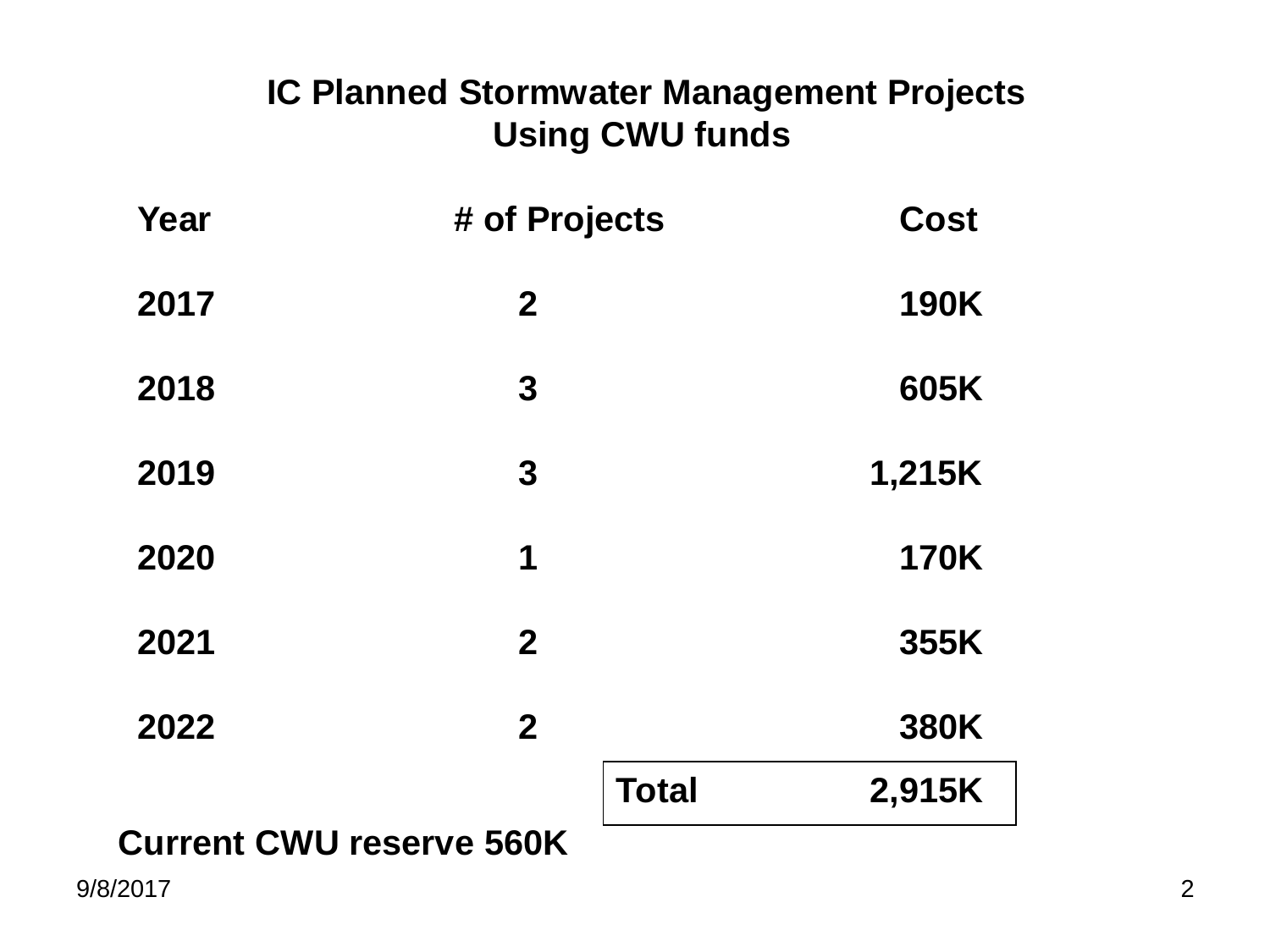## **What If**

- **LID could provide drainage solutions to these projects**
	- **Eliminate/ reduce pipes delivering polluted stormwater onto beaches**
	- **- Transfer cost of drainage from county to developers**